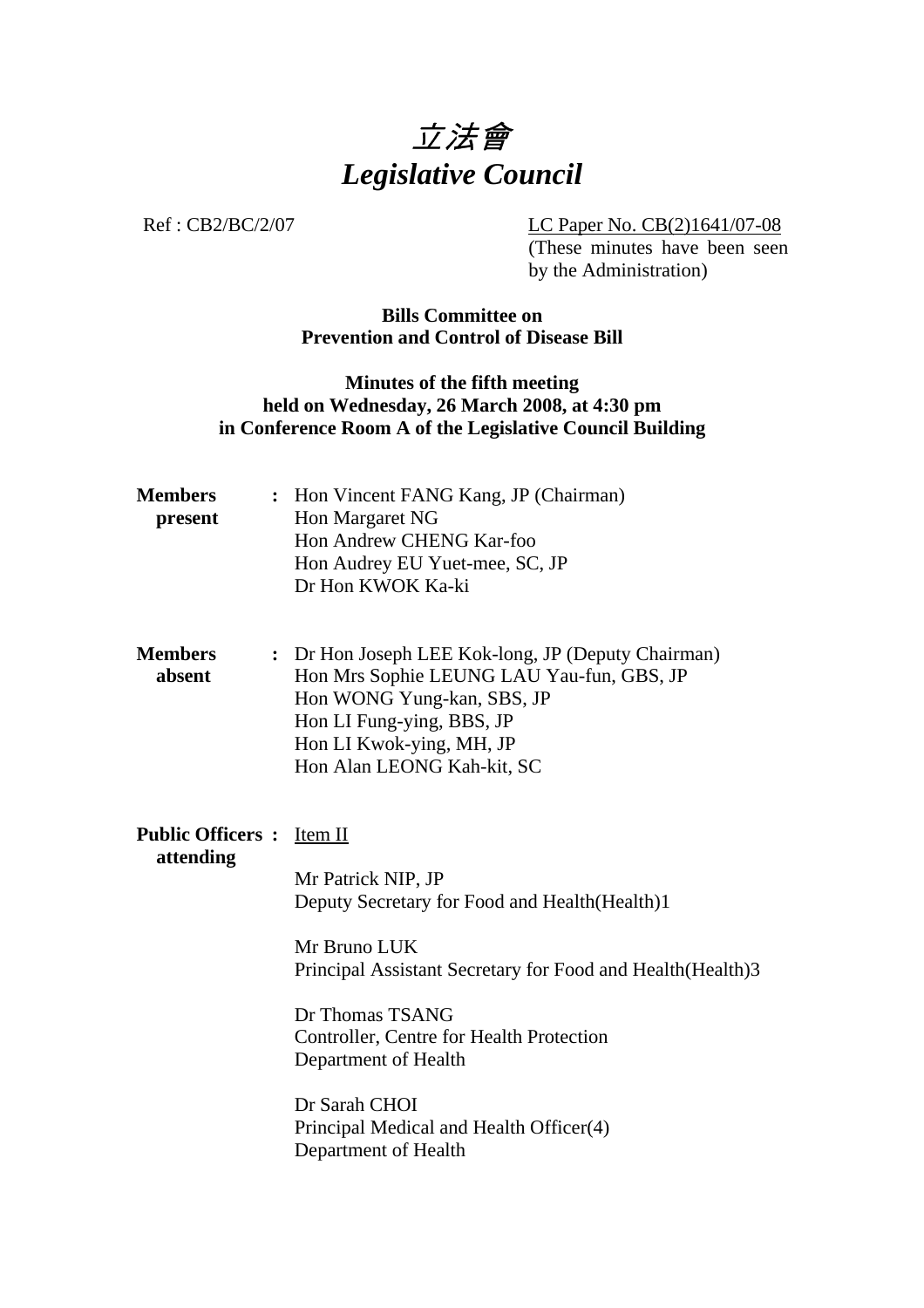|                               | Dr Henry KONG<br><b>Chief Port Health Officer</b><br>Department of Health |
|-------------------------------|---------------------------------------------------------------------------|
|                               | Mr Allen LAI<br><b>Senior Government Counsel</b><br>Department of Justice |
|                               | Miss Angie LI<br><b>Government Counsel</b><br>Department of Justice       |
| <b>Clerk in</b><br>attendance | : Miss Mary SO<br>Chief Council Secretary (2) 5                           |
| <b>Staff in</b><br>attendance | : Mr Stephen LAM<br><b>Assistant Legal Adviser 4</b>                      |
|                               | Ms Janet SHUM<br>Senior Council Secretary (2)8                            |
|                               | Ms Sandy HAU<br>Legislative Assistant (2)5                                |

#### Action

### **I. Confirmation of minutes of meeting**   *(LC Paper No. CB(2)1420/07-08)*

The minutes of meeting held on 11 March 2008 were confirmed.

#### **II. Meeting with the Administration**

2. The Bills Committee deliberated (index of proceedings at **Annex**).

3. At the request of the Bills Committee, the Administration undertook to provide a response to the following issues raised at the meeting -

- (a) safeguards should be provided for persons placed under isolation/quarantine other than judicial means such as judicial review;
- (b) definition of "requisition";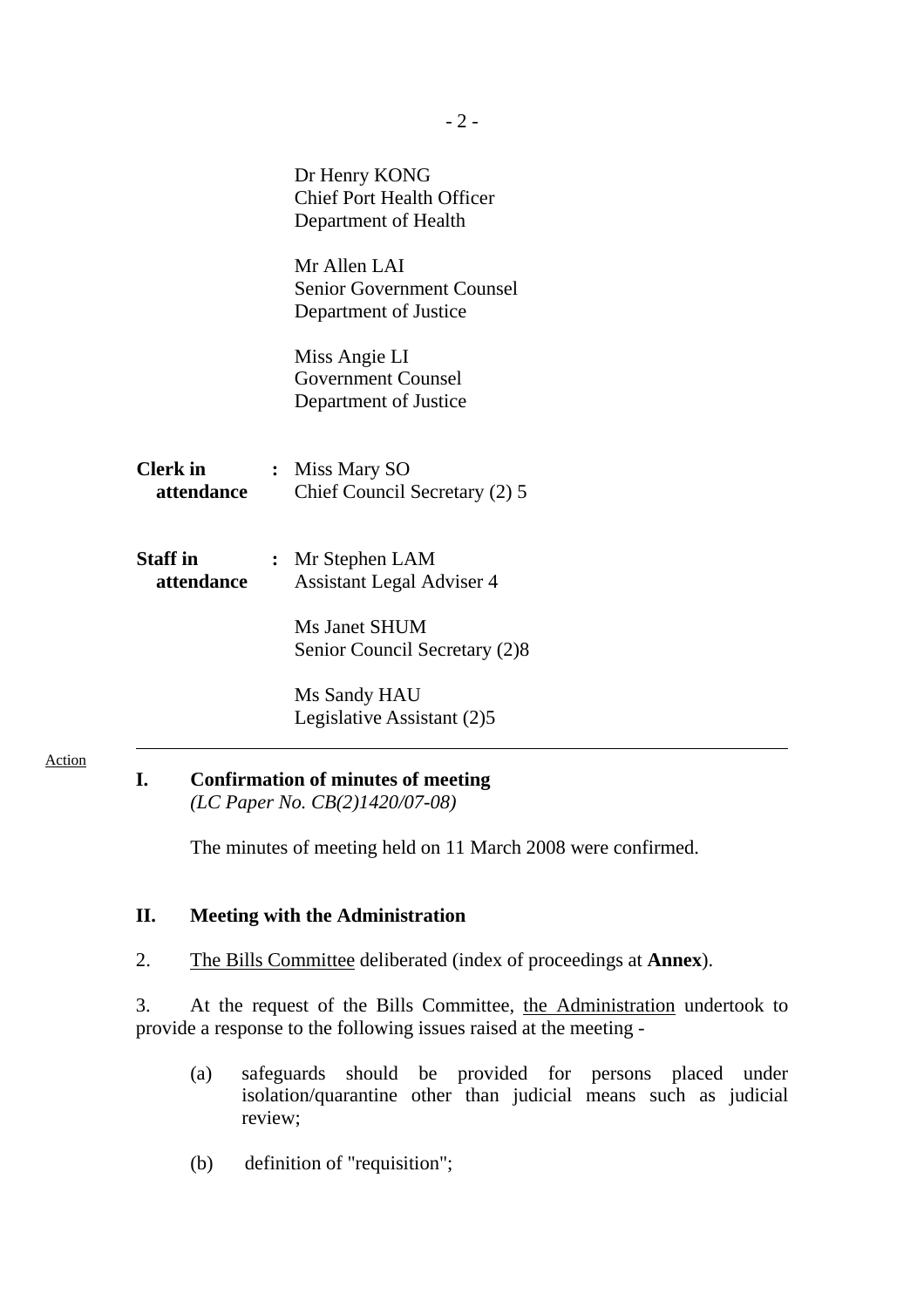- (c) justifications for not providing in the Bill that the Chief Executive in Council would declare a state of public health emergency and review the situation from time to time to decide whether the public health emergency still existed as in the Patents Ordinance (Cap. 514);
- (d) whether it was appropriate for the Legislative Council to vet the Public Health Emergency Regulation through a negative vetting procedure given its impact on the public; and
- (e) whether consideration would be given to providing compensation to people isolated/quarantined for the financial loss they suffered during the period of isolation/quarantine, having regard to the practice in other jurisdictions.

4. Assistant Legal Adviser 4 requested the Administration to refer to section 125 of the Victoria Health Act and section 122 of the Australian Capital Territory Public Health Act quoted in LC Paper No. CB(2)1170/07-08(01) prepared by the Administration for the meeting on 28 February 2008, as these provisions seemed to imply that compensation would be provided to persons placed under isolation. The Administration undertook to study the provisions and revert in writing.

## **III. Date of next meeting**

5. The Chairman reminded members that the next meeting had been scheduled for 8 April 2008 at 10:45 am.

6. There being no other business, the meeting ended at 6:00 pm.

Council Business Division 2 Legislative Council Secretariat 16 April 2008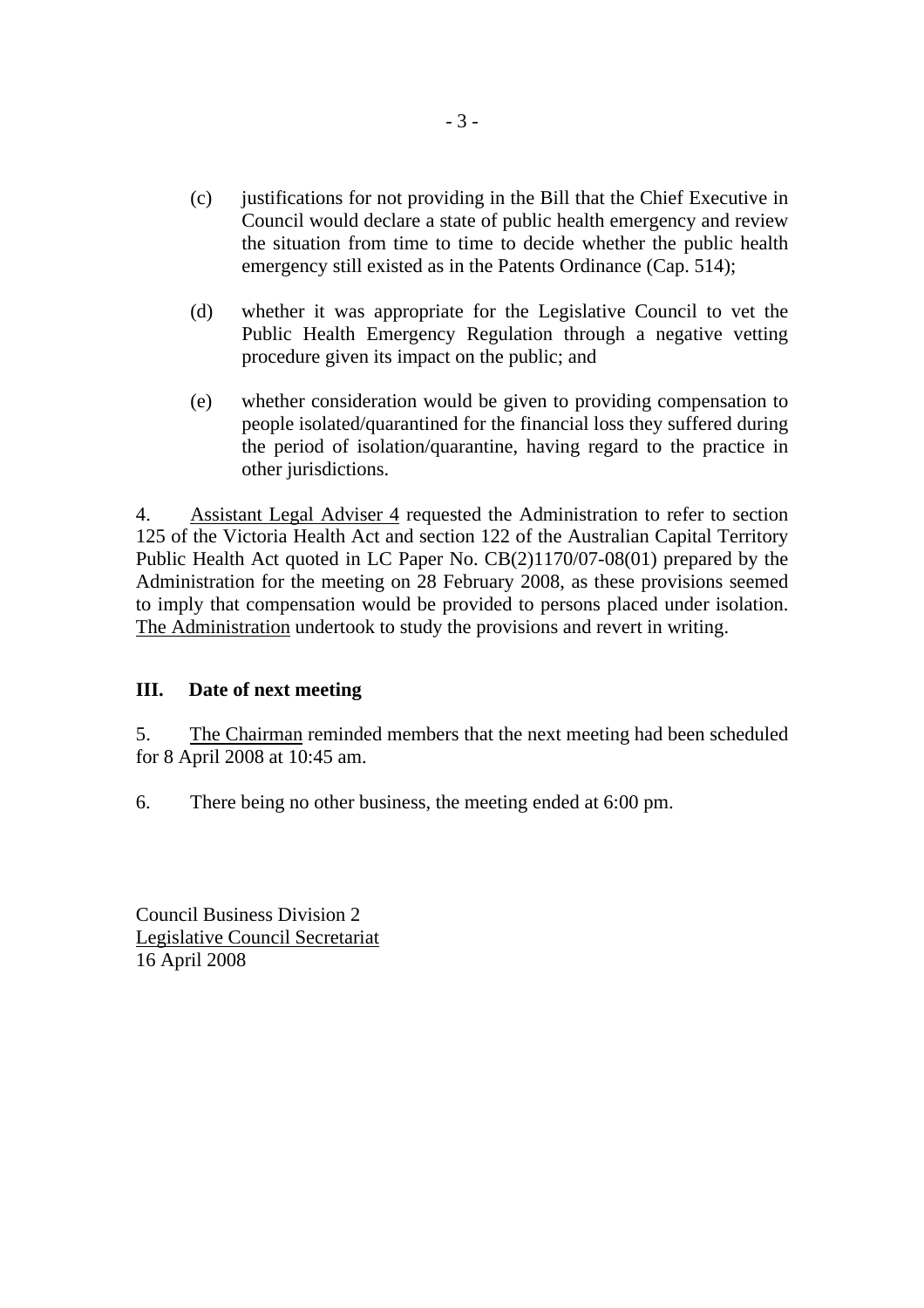# **Proceedings of the meeting of Bills Committee on Prevention and Control of Disease Bill on Wednesday, 26 March 2008, at 4:30 pm in Conference Room A of the Legislative Council Building**

| <b>Time marker</b> | <b>Speaker</b>                             | <b>Subject</b>                                                                                                                                                                                                                                                                                                                                                                                                             | <b>Action</b><br>required                           |
|--------------------|--------------------------------------------|----------------------------------------------------------------------------------------------------------------------------------------------------------------------------------------------------------------------------------------------------------------------------------------------------------------------------------------------------------------------------------------------------------------------------|-----------------------------------------------------|
| $000000 - 000026$  | Chairman                                   | Confirmation of minutes of meeting held on 11 March 2008                                                                                                                                                                                                                                                                                                                                                                   |                                                     |
| $000027 - 000145$  | Chairman                                   | Opening remarks                                                                                                                                                                                                                                                                                                                                                                                                            |                                                     |
| 000146 - 000304    | Admin                                      | Introduction of the Administration's paper (LC Paper No.<br>$CB(2)1419/07-08(01)$ on its response to issues raised by<br>members at the meeting on 11 March 2008                                                                                                                                                                                                                                                           |                                                     |
| $000305 - 000410$  | Chairman<br>ALA4<br>Admin                  | The Administration undertook to provide a definition of<br>"requisition" after studying the definition of the term in other<br>local legislation and consulting the Legal Service Division of<br>the Legislative Council (LegCo) Secretariat                                                                                                                                                                               | (Admin to<br>provide a<br>written<br>response)      |
| 000411 - 001801    | Miss Margaret NG<br>Admin                  | Safeguards should be provided for persons placed under<br>isolation/quarantine other than judicial means                                                                                                                                                                                                                                                                                                                   | ✓<br>(Admin to<br>provide a<br>written<br>response) |
| 001802 -003513     | Ms Audrey EU<br>Admin<br>ALA4<br>Chairman  | Whether it was appropriate for LegCo to vet the Public Health<br>Emergency (PHE) Regulation through a negative vetting<br>procedure, given its impact on the public                                                                                                                                                                                                                                                        |                                                     |
| 003514-004526      | Miss Margaret NG<br>Admin<br>Chairman      | Justifications for not providing in the Bill that the Chief<br>Executive in Council would declare a state of public health<br>emergency and review the situation from time to time to<br>decide whether the public health emergency still existed as in<br>the Patents Ordinance (Cap. 514)                                                                                                                                | ✓<br>(Admin to<br>provide a<br>written<br>response) |
| 004527 - 011559    | Dr KWOK Ka-ki<br>Admin<br>ALA4<br>Chairman | Whether consideration would be given to providing<br>compensation to people isolated/quarantined for the financial<br>loss they suffered during the period of isolation/quarantine,<br>having regard to the practice in other jurisdictions                                                                                                                                                                                | ✓<br>(Admin to<br>provide a<br>written<br>response) |
| 011600 - 011724    | Chairman<br>Ms Audrey EU<br>Admin          | The Administration would provide a definition of "requisition"<br>in the Bill and a compensation scheme in the PHE Regulation<br>to be made under clause 8 of the Bill                                                                                                                                                                                                                                                     |                                                     |
| 011725 - 012553    | ALA4<br>Chairman<br>Ms Audrey EU<br>Admin  | The Administration undertook to provide a response in writing<br>as to whether it was appropriate for LegCo to vet the PHE<br>Regulation through a negative vetting procedure given its<br>impact on the public                                                                                                                                                                                                            | (Admin to<br>provide a<br>written<br>response)      |
| 012554 - 013045    | Chairman<br>Admin<br>Ms Audrey EU<br>ALA4  | Clause $12(2)$ of the Bill would not bind the parties to resolve<br>any dispute over compensation claims by way of arbitration.<br>The parties would, however, be barred from seeking<br>determination from the court if they had chosen to resolve the<br>dispute through arbitration<br>Feedback from the Law Society of Hong Kong should be<br>sought on the Administration's response to its submission on<br>the Bill |                                                     |